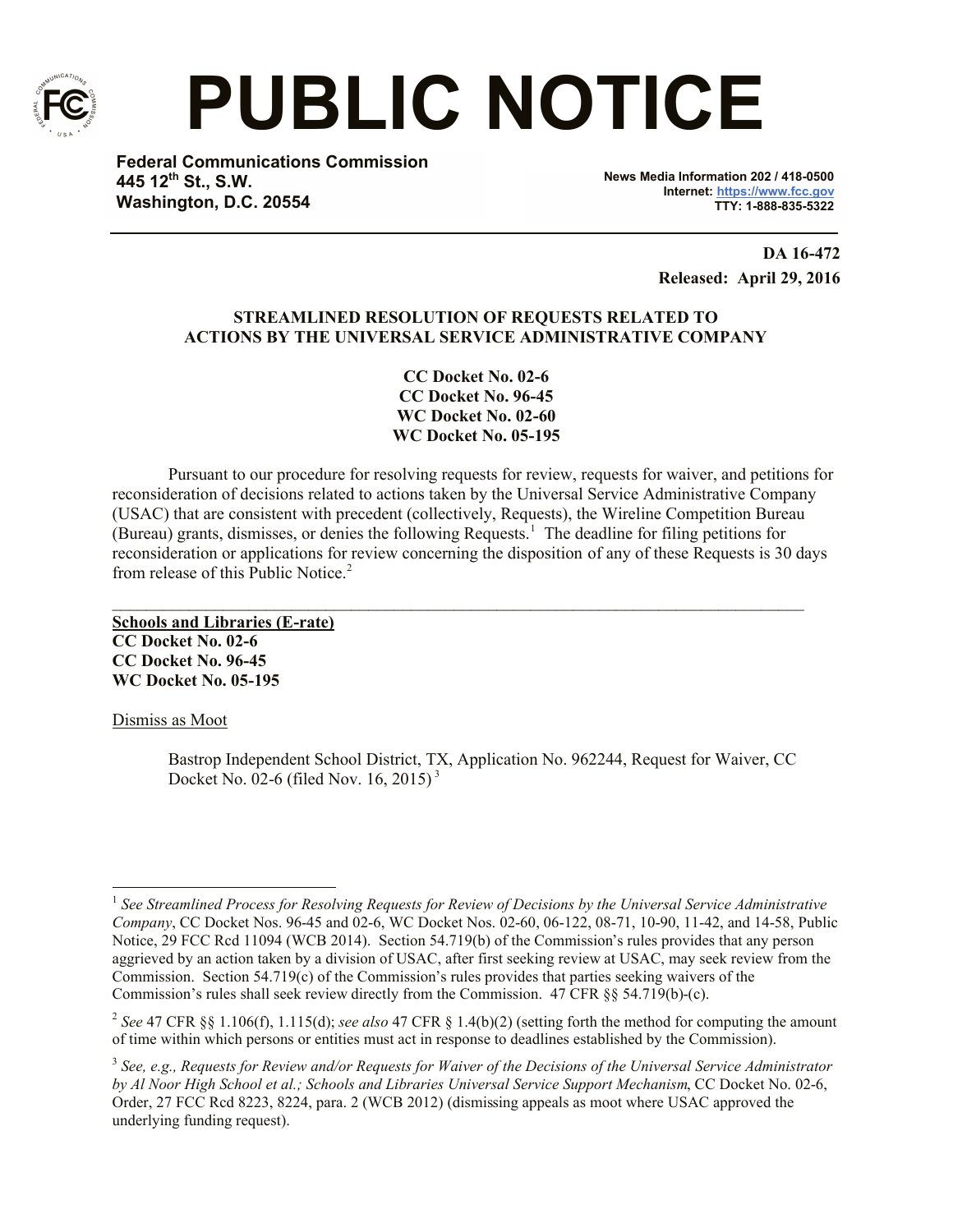New York City Department of Education, NY, Application Nos. 755776, 821325, 875253, Request for Review, CC Docket No. 02-6 (filed Jan. 31, 2014)<sup>4</sup>

TW Telecom, Inc. (New York City Department of Education), NY, Application Nos. 821325, 875253, Petition, CC Docket No. 02-6 and WC Docket No. 05-195 (filed July 3, 2013)<sup>5</sup>

# Dismiss for Failure to Comply with the Commission's Basic Filing Requirements<sup>6</sup>

Michael Kish, IL, No Application Number Given, Request for Waiver, CC Docket No. 02-6 (filed Apr. 6, 2016)

Connie McCoy, NE, No Application Number Given, CC Docket No. 02-6 (filed Mar. 28, 2016)

Dismiss on Reconsideration<sup>7</sup>

Gallup-McKinley County Schools, NM, Application No. 373089, Petition for Reconsideration, CC Docket No. 02-6 (filed Aug. 3,  $2011$ )<sup>8</sup>

7 *See, e.g., Requests for Waiver and Review of Decisions of the Universal Service Administrator by Allan Shivers Library et al.; Schools and Libraries Universal Service Support Mechanism,* CC Docket No. 02-6, Order and Order on Reconsideration, 29 FCC Rcd 10356, 10357, para. 2 (WCB 2014) (*Allan Shivers Library Order*) (dismissing petitions for reconsideration that fail to identify any material error, omission, or reason warranting reconsideration, and rely on arguments that have been fully considered and rejected by the Bureau within the same proceeding).

<sup>8</sup> We reject Gallup McKinley County School's (Gallup McKinley) claim that its appeal was timely. The school filed an appeal with USAC appealing a commitment adjustment letter (COMAD) and then, after a few weeks, withdrew the appeal before it was resolved. When it refiled with the Commission, the appeal was denied because more than 100 days had passed from the date of the COMAD, making the appeal late. Gallup McKinley claims that the appeal to the Commission should be considered timely based on the date the applicant withdrew the appeal at USAC, although there is no formal record of the date withdrawn. We reject this argument. Our rules specify that an affected party seeking review of a USAC decision must file its request within 60 days from the date of that decision, not other dates such as appeal withdrawals. *See* 47 CFR § 54.720(b).

 4 *See, e.g., Requests for Review of Decision of the Universal Service Administrator by Integrity Communications (Brooks Consolidated Independent School District) et al.*; *Schools and Libraries Universal Service Support Mechanism*, CC Docket No. 02-6, Order, 27 FCC Rcd 7994, 7995, para. 1 (WCB 2012) (dismissing appeals as moot where the applicants subsequently withdrew their funding requests).

<sup>5</sup> *See supra* note 3.

 $6$  47 CFR § 54.721 (setting forth general filing requirements for requests for review of decisions issued by the Administrator, including the requirement that the request for review include supporting documentation); *see also Wireline Competition Bureau Reminds Parties of Requirements for Request for Review of Decisions by the Universal Service Administrative Company*, CC Docket Nos. 96-45, 02-6, WC Docket Nos. 02-60, 06-122, 10-90, 11-42, 13-184, 14-58, Public Notice, 29 FCC Rcd 13874 (WCB 2014) (reminding parties submitting appeals to the Bureau of the general filing requirements contained in the Commission's rules which, along with a proper caption and reference to the applicable docket number, require (1) a statement setting forth the party's interest in the matter presented for review; (2) a full statement of relevant, material facts with supporting affidavits and documentation; (3) the question presented for review, with reference, where appropriate, to the relevant Commission rule, order or statutory provision; and (4) a statement of the relief sought and the relevant statutory or regulatory provision pursuant to which such relief is sought); *Universal Service Contribution Methodology; Request for Review by Alternative Phone, Inc. and Request for Waiver*, WC Docket No. 06-122, Order, 26 FCC Rcd 6079 (WCB 2011) (dismissing without prejudice a request for review that failed to meet the requirements of section 54.721 of the Commission's rules).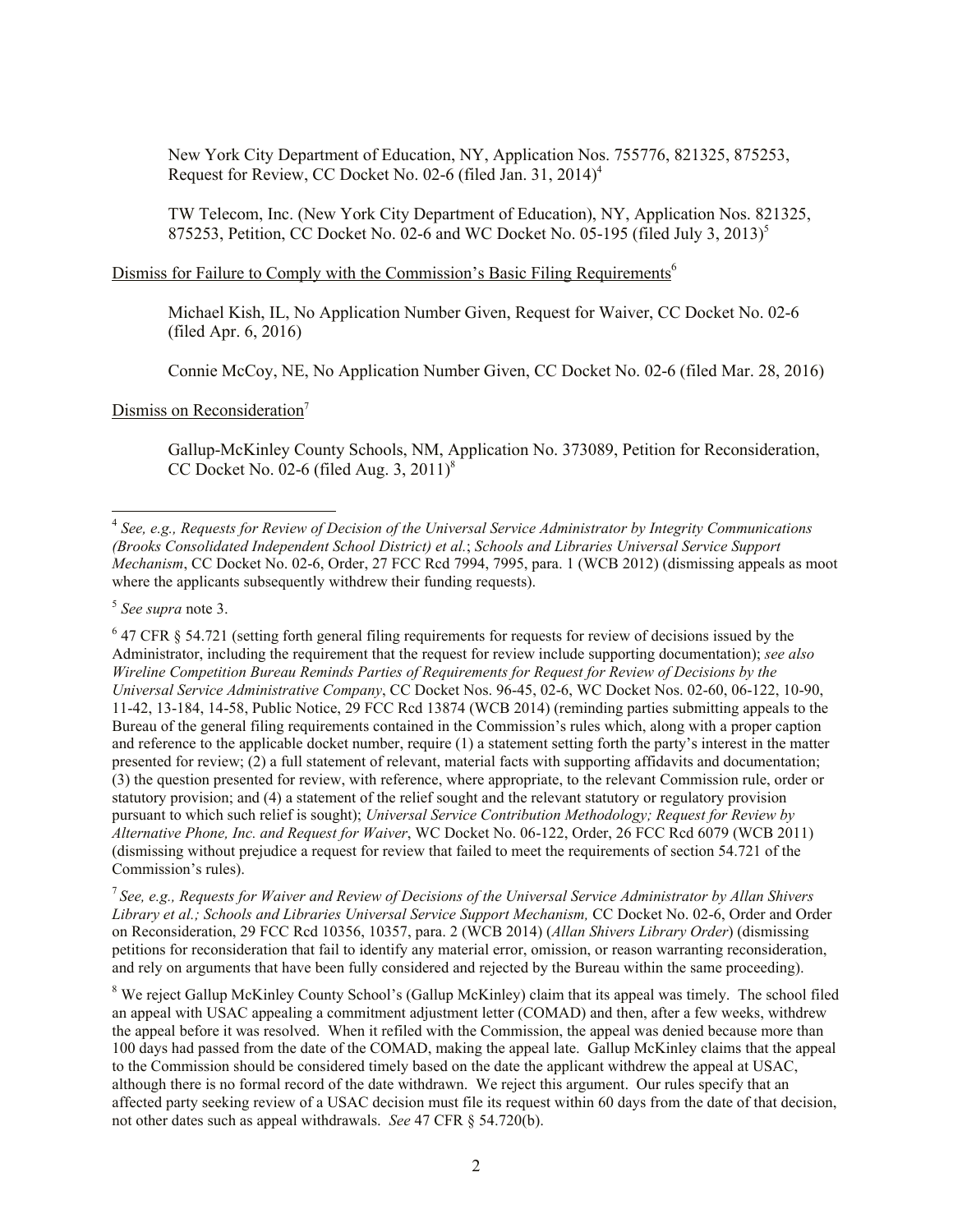Little Falls Township Public Schools, NJ, Application Nos. 985116, 991002, Petition for Reconsideration, CC Docket No. 02-6 (filed Mar. 30, 2016) $^9$ 

## Dismiss on Reconsideration - Untimely<sup>10</sup>

Gilroy Unified School District, CA, Application No. 830048, Petition for Reconsideration, CC Docket No. 02-6 (filed Mar. 31, 2016)

#### $Granted<sup>11</sup>$

l

 *Granted on Reconsideration – Invoice Deadline Extension Requests Less Than 12 Months Late<sup>12</sup>*

Syracuse City School District, NY, Application No. 738688, Petition for Reconsideration, CC Docket Nos. 02-6 and 96-45 (filed Aug. 27, 2015)

<sup>10</sup> *See, e.g., Petitions for Reconsideration by Rockwood School District and Yakutat School District; Schools and Libraries Universal Service Support Mechanism*, CC Docket 02-6, Order, 26 FCC Rcd 13004 (WCB 2011) (dismissing two petitions for reconsideration because they were filed more than 30 days after the Bureau's decisions).

<sup>11</sup> We remand these applications to USAC and direct USAC to complete its review of the applications, and issue a funding commitment or a denial based on a complete review and analysis, no later than 90 calendar days from the release date of this Public Notice. In remanding these applications to USAC, we make no finding as to the ultimate eligibility of the services or the petitioners' applications. We also waive sections 54.507(d) and 54.514(a) of the Commission's rules and direct USAC to waive any procedural deadline that might be necessary to effectuate our ruling. *See* 47 CFR § 54.507(d) (requiring non-recurring services to be implemented by September 30 following the close of the funding year); 47 CFR § 54.514(a) (codifying the invoice filing deadline).

<sup>12</sup> See, e.g., Petition for Reconsideration by Fall River Public School District; School and Libraries Universal *Service Support Mechanism*, CC Docket No. 02-6, Order on Reconsideration, 28 FCC Rcd 14650, 14652, para. 4 (WCB 2013) (reversing a previous Bureau decision where evidence on reconsideration does not support the previous determination); *Requests for Review of the Decisions of the Universal Service Administrator by Canon-McMillan School District et al.; Schools and Libraries Universal Service Support Mechanism*, CC Docket No. 02-6, Order, 23 FCC Rcd at 15555, 15558, para. 6 (WCB 2008) (*Canon-McMillan School District Order*) (granting relief to petitioners demonstrating good faith in complying with the invoicing deadline); *Modernizing the E-rate Program for Schools and Libraries*, WC Docket No. 13-184, Order and Further Notice of Proposed Rulemaking, 29 FCC Rcd 8870, 8967, para. 242 (2014) (*E-rate Modernization Order*) (directing the Bureau and USAC to consider whether late invoice requests were made in good faith and within a reasonable period of time after the services were provided, or whether other extraordinary circumstances exist that support an extension).

 $9$  We reject Little Falls Township Public Schools' (Little Falls) argument that its original appeal to the Commission should not have been remanded to USAC because it was seeking a waiver of a Commission rule that only the Commission could act on. To the contrary, Little Falls was seeking review of the FCC Form 486 deadline, which is a USAC procedure. *See, e.g., Requests for Review and Waiver of the Decision of the Universal Service Administrator by Alaska Gateway School District et al; Schools and Libraries Universal Service Support Mechanism*, CC Docket No. 02-6, Order, 21 FCC Rcd 10182, 10186, para. 7 (WCB 2006) (noting that the FCC Form 486 deadline is a USAC procedural deadline and not a Commission rule). Thus, under 47 CFR § 54.719(a), Little Falls is required to seek review from USAC in the first instance.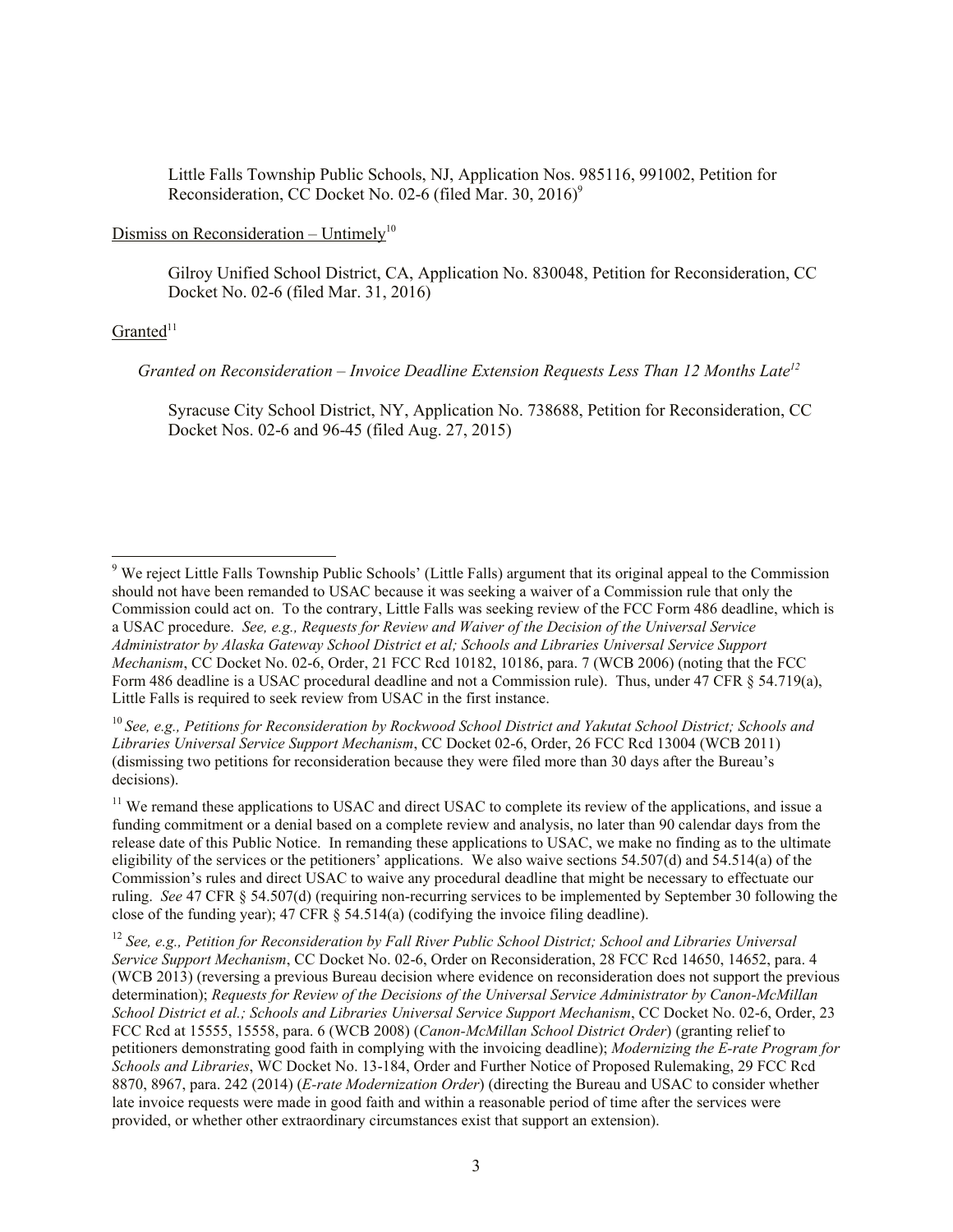*Granting Additional Time to Respond to USAC's Request for Information*<sup>13</sup>

Brawley Elementary School District, CA, Application No. 788443, Request for Review, CC Docket No. 02-6 (filed Apr. 17, 2015)

Brooklyn Ascend Charter School, NY, Application No. 1039532, Request for Review, CC Docket No. 02-6 (filed Mar. 30, 2016)

Calvary Baptist Day School, GA, Application No. 1004630, Request for Review, CC Docket No. 02-6 (filed Nov. 24, 2015)

O'Farrill Learning Center, FL, Application Nos. 1027287, 1046379, Request for Review, CC Docket No. 02-6 (filed Mar. 21, 2016)

Unity School District, WI, Application No. 1039859, Request for Review, CC Docket No. 02-6 (filed Apr. 11, 2016)

 *Granting Late Filed Service Implementation Deadline Extension Request<sup>14</sup>*

Ch'ooshgai Community School, NM, Application No. 871931, Request for Waiver, CC Docket No. 02-6 (filed Aug. 17, 2015)

*Granting Service Delivery Extension*<sup>15</sup>

l

Monterey County Office of Education, CA, Application No. 870913, Request for Review, CC Docket No. 02-6 (filed Feb. 4, 2016)

<sup>13</sup> *See, e.g., Requests for Review of the Decision of the Universal Service Administrator by Alpaugh Unified School District et al.; Schools and Libraries Universal Service Support Mechanism*, CC Docket No. 02-6, Order, 22 FCC Rcd 6035, 6036-37, paras. 4-5 (2007) (granting appeals where applicants demonstrate they submitted information within the USAC-specified time frame). Consistent with precedent, for Brooklyn Ascend Charter School and O'Farrill Learning Center, we also find good cause exists to waive sections 54.720(a) and (b) of the Commission's rules, which require that petitioners file their appeals within 60 days of an adverse USAC decision. *See Requests for Review and/or Waiver of Decisions of the Universal Service Administrator by ABC Unified School District et al.; Schools and Libraries Universal Service Support Mechanism*, CC Docket No. 02-6, Order, 26 FCC Rcd 11019, 11019, para. 2 (WCB 2011) (*ABC Unified School District Order*) (waiving the filing deadline for petitioners that submitted their appeals to the Commission or USAC only a few days late); 47 CFR §§ 54.720(a), (b).

<sup>14</sup> *See, e.g., Request for Review/Waiver of the Decision of the Universal Service Administrator by Accelerated Charter et al.; Schools and Libraries Universal Service Support Mechanism*, CC Docket No. 02-6, Order, 29 FCC Rcd 13652, 13652-53, para. 2 (WCB 2014) (*Accelerated Charter Order*) (allowing extensions of the deadline for service implementation when applicants demonstrated they were unable to complete implementation on time for reasons beyond the service providers' control and made significant efforts to secure the necessary extensions).

<sup>15</sup> *See, e.g., Accelerated Charter Order*, 29 FCC Rcd at 13652-53, paras. 1, 2 & nn.3, 4 (WCB 2014) (noting that extensions of the implementation deadline will be granted to applicants that timely request an extension to USAC on or before the implementation deadline provided the applicant's service provider is unable to complete implementation for reasons beyond the service provider's control); *see* 47 C.F.R. § 54.507(d).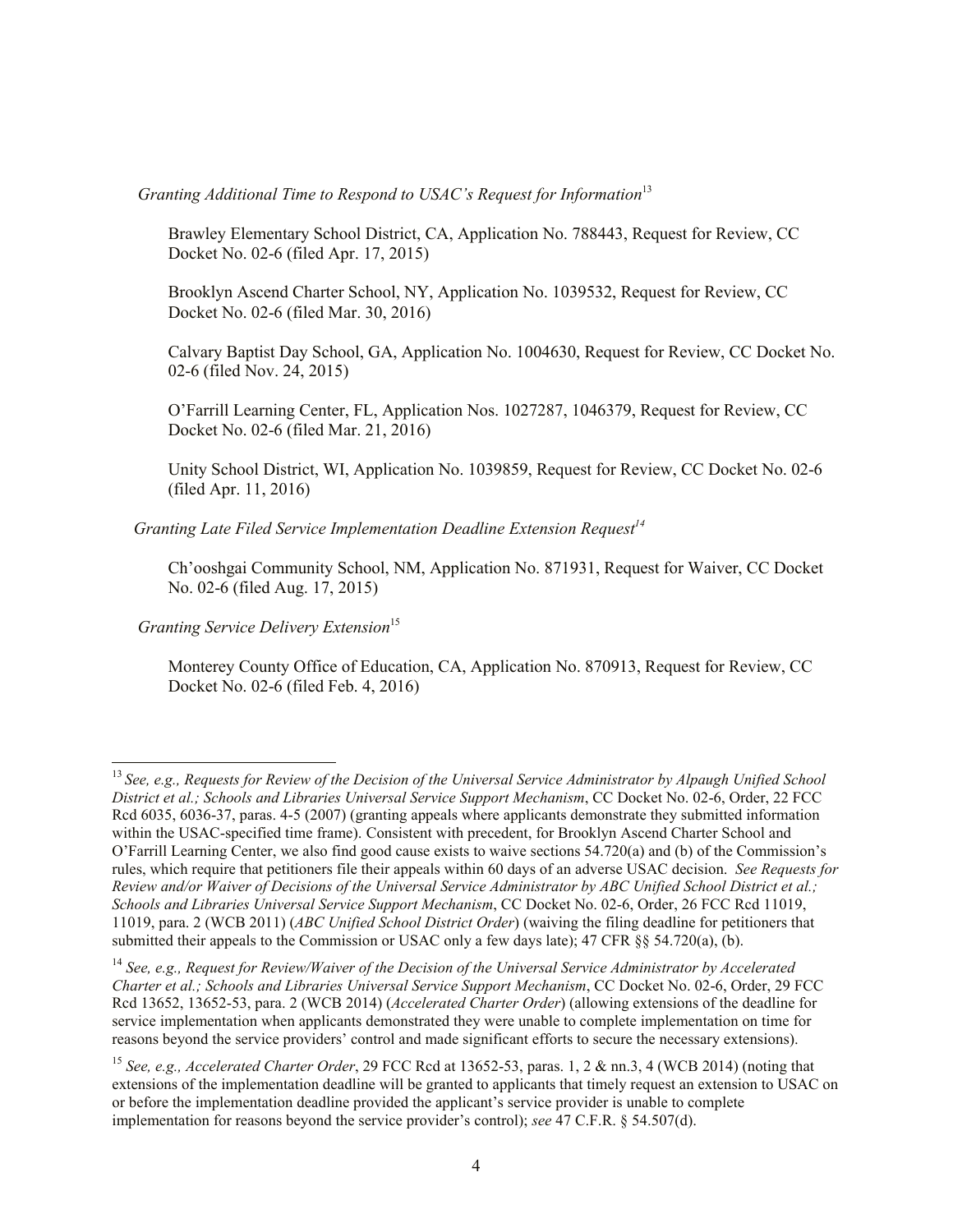*Invoice Deadline Extension Requests Less Than 12 Months Late***<sup>16</sup>** 

Syracuse City School District, NY, Application No. 776972, Request for Waiver, CC Docket No. 02-6 (filed Dec. 16, 2014)

*Late-Filed FCC Form 471 Applications Filed within 14 days of the Close of the Window*<sup>17</sup>

St. Edward School, KY, Application No. 1042057, Request for Waiver, CC Docket No. 02-6 (filed Jun. 22, 2015)

St. Thomas More School, OH, Application No. 1051615, Request for Waiver, CC Docket 02-6 (filed Dec. 30, 2015)

 *Late Filed FCC Form 471 Certifications*<sup>18</sup>

Northwood Middle School, VA, Application No. 1028112, Request for Waiver, CC Docket 02-6 (filed Nov. 2, 2015)

*Waiver of Appeal Filing Deadline*<sup>19</sup>

l

Pell City School System, AL, Application No. 964107, Request for Waiver, CC Docket No. 02-6 (filed Feb. 22, 2016)

<sup>16</sup> *See, e.g.*, *Canon-McMillan School District Order*, 23 FCC Rcd at 15558, para. 6 (granting relief to petitioners demonstrating good faith in complying with the invoicing deadline); *E-rate Modernization Order*, 29 FCC Rcd at 8967, para. 242 (2014) (directing the Bureau and USAC to consider whether late invoice requests from funding years prior to 2014 were made in good faith and within a reasonable period of time after the services were provided, or whether other extraordinary circumstances exist that support an extension).

<sup>17</sup> *See, e.g.*, *Requests for Waiver and Review of Decisions of the Universal Service Administrator by Academy of Math and Science et al.; Schools and Libraries Universal Service Support Mechanism*, CC Docket No. 02-6, Order, 25 FCC Rcd 9256, 9259, para. 8 (2010) (*Academy of Math and Science Order*) (finding special circumstances exist to justify granting waiver requests where, for example, petitioners filed their FCC Forms 471 within 14 days after the FCC Form 471 filing window deadline).

<sup>18</sup> *See, e.g., Allan Shivers Library Order*, 29 FCC Rcd at 10357, para. 1 & n.7 (granting waivers for applications filed within 14 days of the close of the filing window, except for the related certification).

<sup>19</sup> *See, e.g., ABC Unified School District Order*, 26 FCC Rcd at 11019, para. 2 (waiving the filing deadline for petitioners that submitted their appeals to the Commission or USAC only a few days late). We make no finding on the underlying issues in these appeals and remand these applications back to USAC to make a determination on the merits. *See supra* note 11.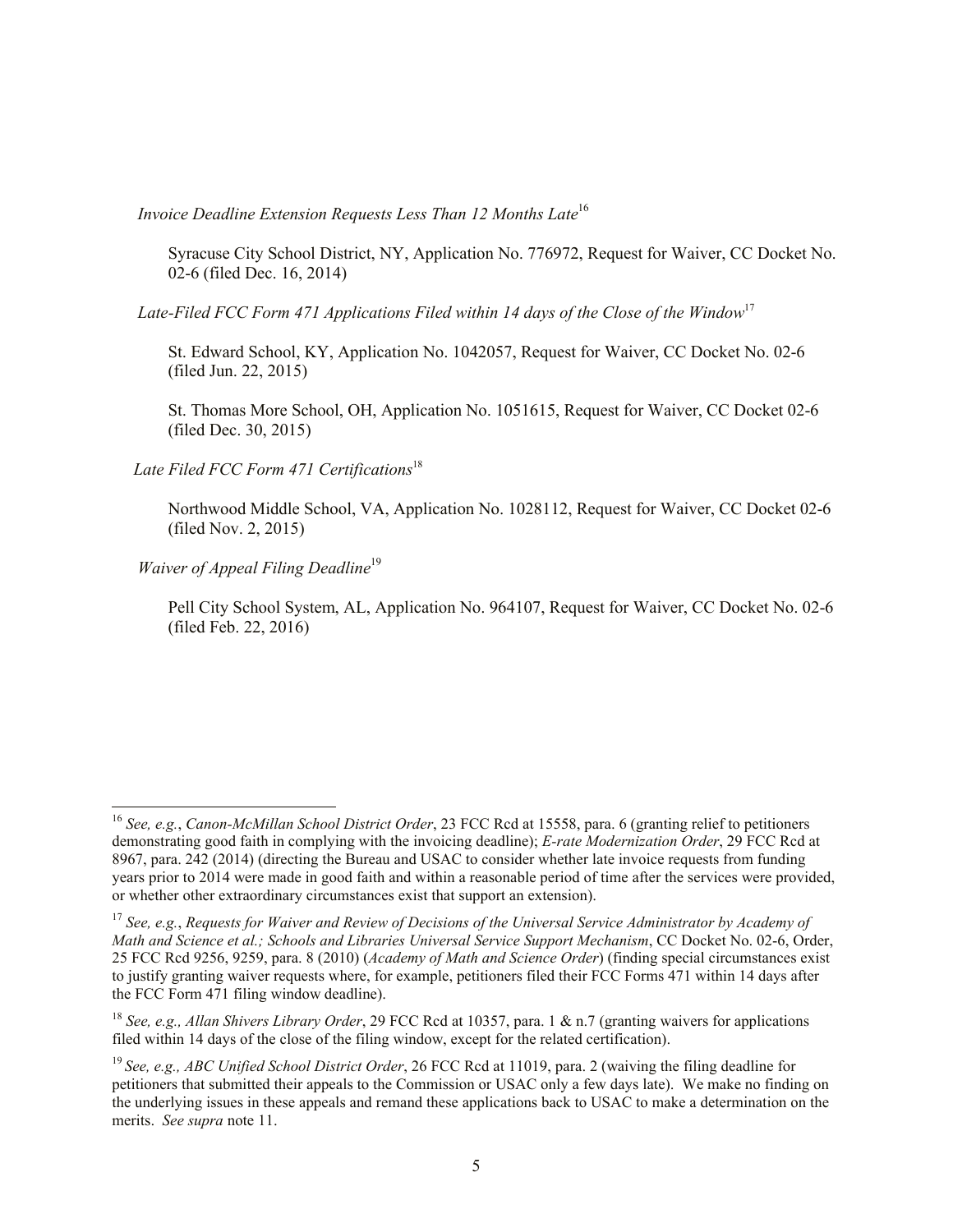### *Ministerial and/or Clerical Error - FCC Form 471*<sup>20</sup>

Brooklyn Ascend Charter School, NY, Application No. 1032895, Request for Waiver, CC Docket No. 02-6 (filed Apr. 21, 2016)

Cheney Public School District 360, WA, Application No. 1025869, Request for Review and/or Waiver, CC Docket No. 02-6 (filed Mar. 3, 2016)

Madison-Virgil School District 386, KS, Application No. 1019164, Request for Review, CC Docket No. 02-6 (filed Mar. 21, 2016)

#### Partially Granted

l

#### *Allowing Deduction of Ineligible Costs*<sup>21</sup>

Venture Technologies (Holy Names Catholic School), TN, Application No. 859996, Request for Review, CC Docket No. 02-6 (filed Aug. 6, 2013)

<sup>&</sup>lt;sup>20</sup> See, e.g., Requests for Review of Decisions of the Universal Service Administrator by Archer Public Library et al, *Schools and Libraries Universal Service Support Mechanism*, CC Docket No. 02-6, Order, 23 FCC Rcd 15518, 15520, para. 6 & n.19 (WCB 2008) (permitting correction where applicant interchanged that amounts of different items); *Requests for Waiver and Review of Decisions of the Universal Service Administrator by Ann Arbor Public Schools et al.*; *Schools and Libraries Universal Service Support Mechanism*, CC Docket No. 02-6, Order, 25 FCC Rcd 17319, 17320, para. 2 & nn.19 & 20 (WCB 2010) (permitting applicants to correct a mischaracterization of the term of service or category of service on their FCC Form 471). Consistent with precedent, we also find good cause exists to waive sections 54.720(a) and (b) of the Commission's rules, which require that petitioners file their appeals within 60 days of an adverse USAC decision. *See, e.g., Requests for Waiver and Review of Decisions of the Universal Service Administrator by Assabet Valley Regional Vocational District, Schools and Libraries Universal Service Support Mechanism,* CC Docket No. 02-6, Order, 27 FCC Rcd 1924, 1924, para. 1 & n.4 (WCB 2012) (waiving the filing deadline for petitioner that filed its appeal within a reasonable period of time after actual notice of a clerical error).

<sup>21</sup> *See, e.g.*, *Requests for Review of the Decisions of the Universal Service Administrator by Aiken County Public Schools et al.; Schools and Libraries Universal Service Support Mechanism*, CC Docket No. 02-6, Order, 22 FCC Rcd 8735, 8737-40, paras. 6, 9-10 (2007); *Requests for Review of Decisions of the Universal Service Administrator by Business Technologies, Inc. et al.; Schools and Libraries Universal Service Support Mechanism*, CC Docket No. 02-6, Order, 25 FCC Rcd 17033 (WCB 2010) (directing USAC to provide applicants with the opportunity to have their funding requests reassessed after they removed ineligible services from their E-rate applications). For this appeal, we direct USAC, with the help of the applicant, to review the funding requests or invoices at issue, remove the ineligible costs, and process the eligible portion of the funding requests or eligible portion of an invoice. For Venture Technologies, the USAC reviewer missed that the applicant included installation services in its Item 21, but also would not have known that "Venture Fixed Fee Services" are installation services or what portion of these services were dedicated to installation of eligible equipment.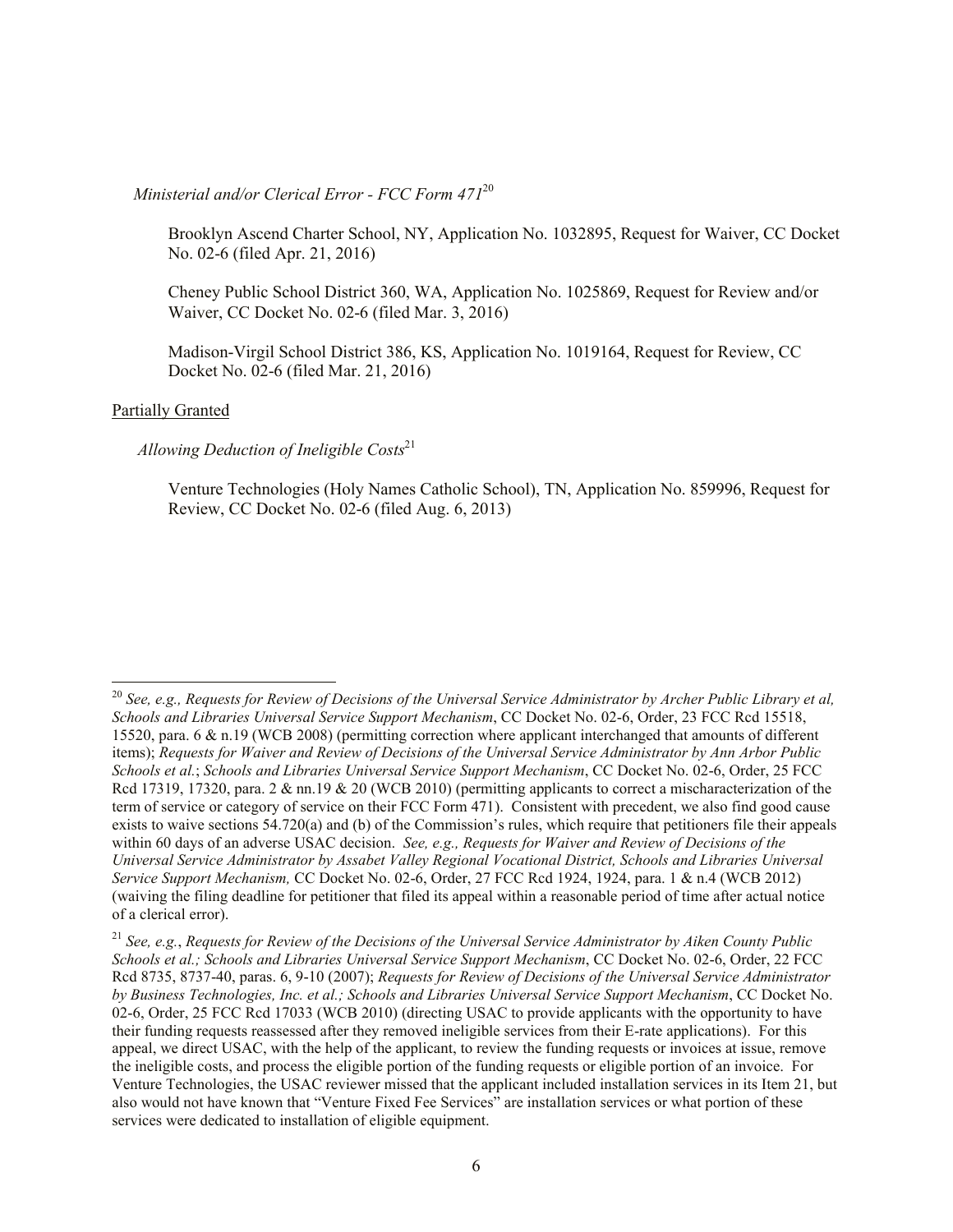#### Denied

l

*Failure to Consider Price as Primary Factor*<sup>22</sup>

Nazlini Community School, AZ, Application No. 863203, Request for Review and/or Waiver, CC Docket No. 02-6 (filed Aug. 26, 2015)

*Failure to File FCC Form 470 for Current Funding Year*<sup>23</sup>

Bowling Green School District R-1, MO, Application Nos. 963749, 964120, 964461, 964598, 964641, Request for Waiver, CC Docket No. 02-6 (filed Jun. 17, 2014)

*FCC Form 470 with Inadequate Specificity and No Indication of Request for Proposal (RFP) on Services Being Sought*<sup>24</sup>

Achievement Preparatory Academy, DC, Application No. 755510, Request for Review and/or Waiver, CC Docket No. 02-6 (filed Nov. 18, 2015)

Achievement Preparatory Academy, DC, Application No. 780121, Request for Review and/or Waiver, CC Docket No. 02-6 (filed Nov. 18, 2015)

<sup>&</sup>lt;sup>22</sup> See, e.g., Application for Review of a Decision of the Wireline Competition Bureau by Henrico County School *District; Schools and Libraries Universal Service Support Mechanism*, CC Docket No. 02-6, Order, 29 FCC Rcd 10837, 10841-42, paras. 8-10 (2014) (denying appeal where applicant failed to demonstrate that price was the primary factor in its vendor evaluation process and also rejecting applicant's "attempts to adjust its bid evaluation after the fact to reach the same result as it reached without using price as the primary factor in its bid evaluation"); *Request for Review of a Decision of the Universal Service Administrator by Fall River Public School District; Schools and Libraries Universal Service Support Mechanism*, CC Docket No. 02-6, Order, 28 FCC Rcd 7427, 7428- 29, paras. 4-5 (WCB 2013) (denying appeal where applicant failed to consider price as primary factor in its vendor selection process and where it was not clear from the record that applicant selected the lowest-cost provider).

<sup>23</sup> *See, e.g., Review of the Decision of the Universal Service Administrator by Aberdeen School District; School and Libraries Universal Service Support Mechanism*, CC Docket No. 02-6, Order, 22 FCC Rcd 8757, 8763, para. 10 (2007) (denying appeal where applicant failed to file a new FCC Form 470 and solicit bids in the year for which it sought services, thereby circumventing the competitive bidding process).

<sup>24</sup> *See, e.g., Request for Review of the Decision of the Universal Service Administrator by Ysleta Independent School District*, CC Docket No. 02-6, Order, 18 FCC Rcd 26407, 26410, para. 7 (noting that the requirement for a bona fide request for services means that "applicants must submit a list of specified services for which they anticipate they are likely to seek discounts consistent with their technology plans, in order to provide potential bidders with sufficient information on the FCC Form 470, or on an RFP cited in the FCC Form 470, to enable bidders to reasonably determine the needs of the applicant"); *Request for Review of the Decision of the Universal Service Administrator by Washington Unified School District; Schools and Libraries Universal Service Support Mechanism*, CC Docket No. 02-6, Order, 28 FCC Rcd 13746, 13748, paras. 3-5 (WCB 2013) (finding that an applicant violated the Commission's competitive bidding requirements by failing to include sufficient information on its FCC Form 470 to enable prospective service providers to identify and formulate bids).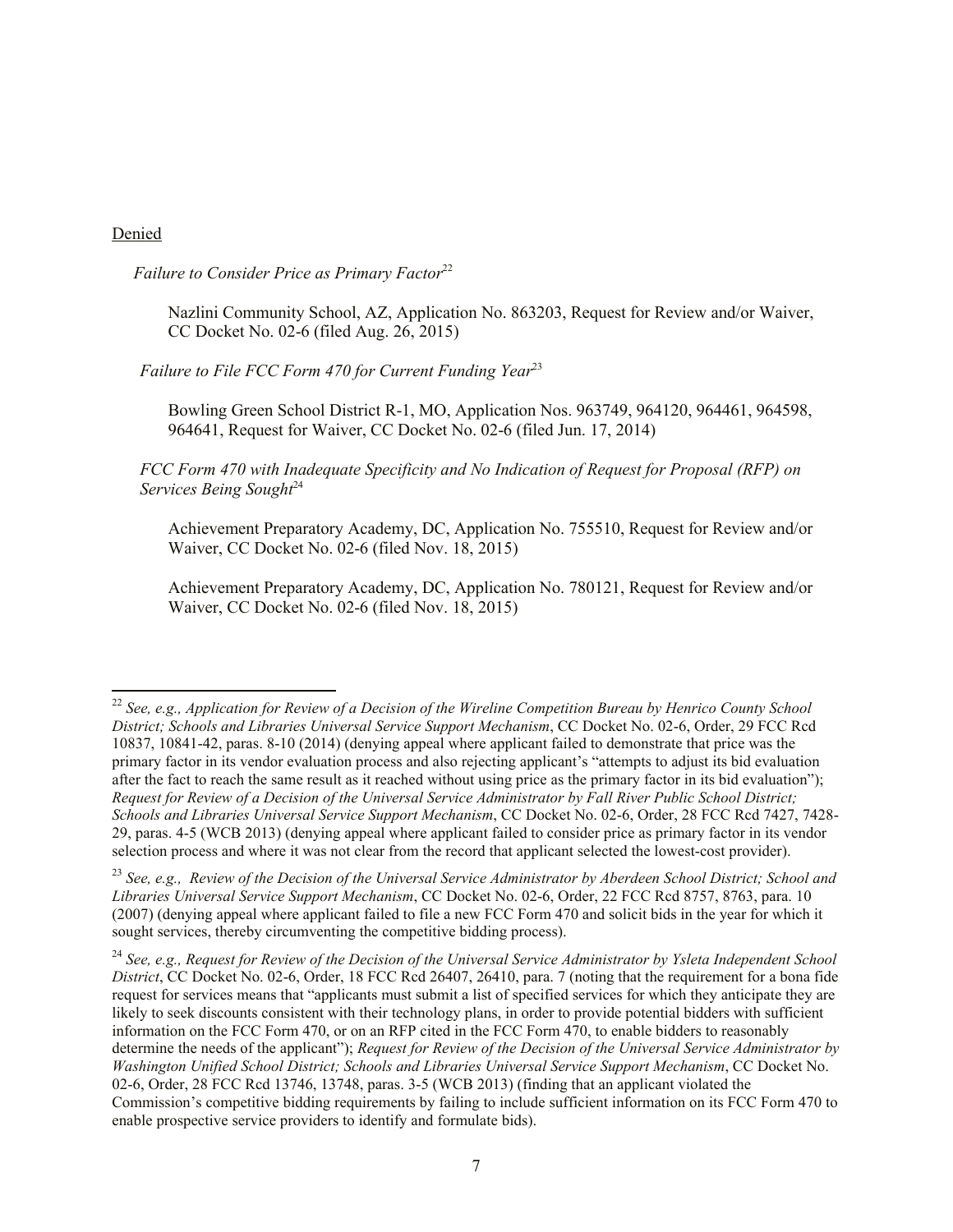# *Invoice Deadline Extension Requests More Than 12 Months Late<sup>25</sup>*

Integrity Communications (Zapata County Independent School District), TX, Application No. 484065, Request for Waiver, CC Docket No. 02-6 (filed Dec. 6, 2013)

Maryville R 2 School District, MO, Application No. 753864, Request for Waiver, CC Docket No. 02-6 (filed Dec. 30, 2013)

Reeds Spring School District R-4, MO, Application No. 694678, Request for Waiver, CC Docket No. 02-6 (filed Dec. 13, 2013)

West Carroll Community School District, IL, Application No. 793361, Request for Waiver, CC Docket No. 02-6 (filed Dec. 15, 2014)

# Late-Filed FCC Form 471 Applications<sup>26</sup>

Alton Community Unit School District 11, IL, Application No. 1055154, Request for Waiver, CC Docket No. 02-6 (filed Dec. 28, 2015)

Burke County Libraries, GA, Application Nos. 1052554, 1052293, 1052555, 1052552, 1052556, 1052553, 1052294, Request for Waiver, CC Docket No. 02-6 (filed Mar. 14, 2016)

Strafford Elementary School, NH, Application No. 1028881, Request for Waiver, CC Docket No. 02-6 (filed Dec. 8, 2015)

Waterford Library Association, ME, Application Nos. 995508, 950970, Request for Waiver, CC Docket No. 02-6 (filed Oct. 23, 2014)

Whitman County Library, WA, Application Nos. 1054072, 1054074, 1054075, 1054076, 1054077, Request for Waiver, CC Docket No. 02-6 (filed Dec. 18, 2015)

 *Necessary Resources*<sup>27</sup>

l

Bnos Spinka, NY, Application No. 547070, Request for Review, CC Docket No. 02-6 (filed Jun.

<sup>25</sup> *See, e.g.*, *Requests for Waiver or Review of Decisions of the Universal Service Administrator by Hancock County Library System et al.; Schools and Libraries Universal Service Support Mechanism, CC Docket No. 02-6, Order,* 30 FCC Rcd 4723, 4726, para. 9 (denying requests for invoice extensions from funding years prior to 2014 that failed to demonstrate "extraordinary circumstances" that would justify filing invoice extension requests more than 12 months late).

<sup>26</sup> *See, e.g., Academy of Math and Science Order*, 25 FCC Rcd at 9259, para. 8 (denying waivers of the FCC Form 471 filing window deadline where petitioners failed to present special circumstances justifying waiver of our rules).

<sup>27</sup> *See, e.g., Requests for Review of Decisions of the Universal Service Administrator by Academy of Excellence et al.; Schools and Libraries Universal Service Support Mechanism*, CC Docket No. 02-6, 22 FCC Rcd 8722, 8723, para. 3 (2007) (observing that support for eligible services is conditional upon the applicant securing access to all of the necessary to effectively use the services purchased).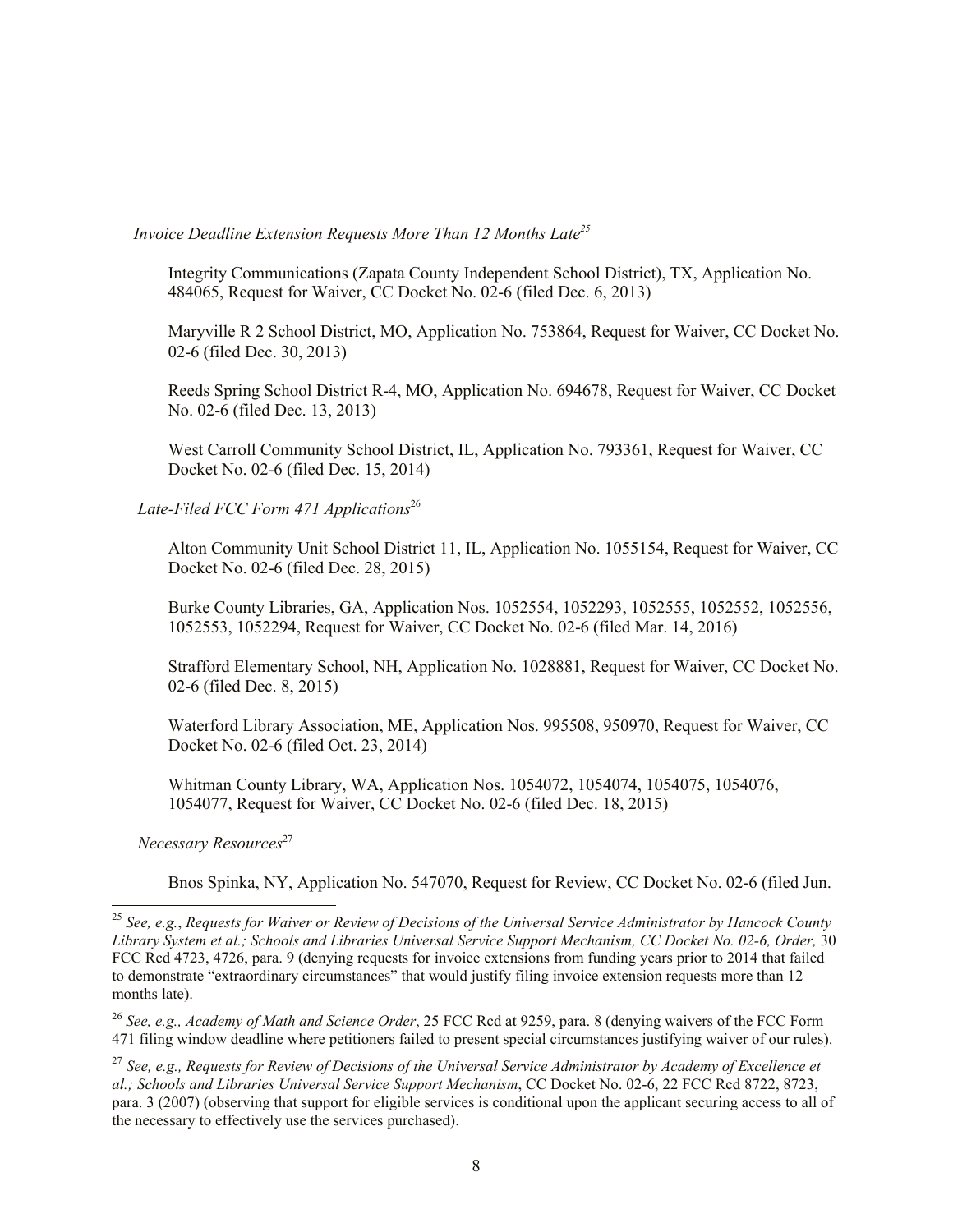17, 2008)

l

 *Seeking E-rate Support for Services Not Covered by the Applicant's Competitive Bidding Process*<sup>28</sup>

Pressley Ridge Career Development Center, PA, Application No. 973475, Request for Review and/or Waiver, CC Docket No. 02-6 (filed Oct. 15, 2014)

 *Recurring Services Delivered after Funding Year*<sup>29</sup>

Albuquerque Public Schools, NM, Application Nos. 467646, 467881, 467888, 468055, 468056, 468101, 468160, 468180, 475880, 476892, Request for Waiver, CC Docket No. 02-6 (filed Jun. 25, 2008)

 *Untimely Filed Request for Review*<sup>30</sup>

Arts and Technology Academy of Pontiac, MI, Application No. 1044084, Request for Review, CC Docket No. 02-6 (filed Mar. 29, 2016)

Beikvei Hatzoin, NY, Application No. 816345, Request for Review, CC Docket No. 02-6 (filed Mar. 28, 2016)

Henderson Memorial Public Library, OH, Application No. 925887, Request for Review, CC Docket No. 02-6 (filed Dec. 7, 2015)

McDowell County School District, WV, Application No. 854118, Request for Review, CC Docket No. 02-6 (filed Jan. 13, 2016)

<sup>28</sup> *See, e.g., Request for Review of a Decision of the Universal Service Administrator by Albert Lea Area Schools et al.; Schools and Libraries Universal Service Support Mechanism*, CC Docket No. 02-6, Order, 24 FCC Rcd 4533, 4541-42, paras. 14-15 (WCB 2009) (finding that petitioners violated the Commission's competitive bidding rules by not including the type of service on the FCC Form 470 the applicant requested on its FCC Form 471).

<sup>29</sup> *See, e.g., Request for Review of Decision of the Universal Service Administrator by Nuestros Valores Charter School; Schools and Libraries Universal Service Support Mechanism*, CC Docket No. 02-6, Order, 27 FCC Rcd 4046, 4046, para. 1 (WCB 2012) (denying appeal of COMAD when funds were disbursed for services that were delivered after the funding year); *see also* 47 CFR § 54.507(d) (providing that applicants must use recurring E-rate services within the funding year for which the discounts were sought).

<sup>30</sup> *See, e.g.*, *Requests for Review of Decisions of the Universal Service Administrator by Agra Public Schools I-134 et al.; Schools and Libraries Universal Service Support Mechanism*, CC Docket No. 02-6, Order, 25 FCC Rcd 5684 (WCB 2010); *Requests for Waiver or Review of Decisions of the Universal Service Administrator by Bound Brook School District et al.; Schools and Libraries Universal Service Support Mechanism*, CC Docket No. 02-6, Order, 29 FCC Rcd 5823 (WCB 2014) (denying appeals on the grounds that the petitioners failed to submit their appeals either to the Commission or to USAC within 60 days, as required by the Commission's rules, and did not show special circumstances necessary for the Commission to waive the deadline).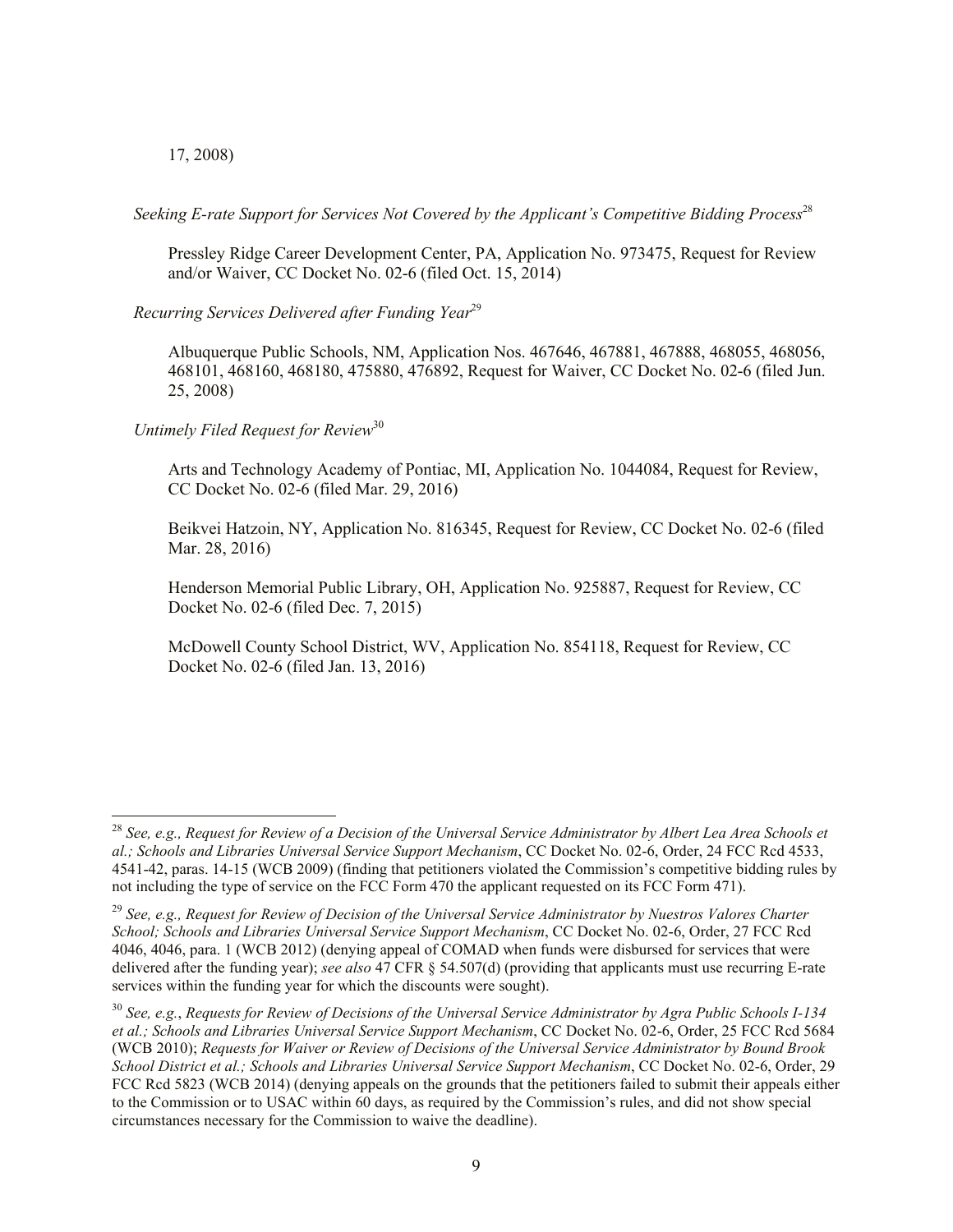Orleans Parish School Board, LA, Application No. 139084, Request for Review, CC Docket No. 02-6 (filed Jan. 11, 2011)<sup>31</sup>

Orion Township Public Library, MI, Application No. 951918, Request for Review, CC Docket No. 02-6 (filed Mar. 28, 2016)

Palatine Community Consolidated School District 15, IL, Application No. 960994, Request for Review, CC Docket No. 02-6 (filed Mar. 16, 2016)

Richmond Public Schools, VA, Application No. 946627, Request for Review, CC Docket No. 02- 6 (filed Jan. 21, 2016)

West Oak Lane Charter School, PA, Application No. 860335, Request for Waiver, CC Docket No. 02-6 (filed Apr. 11, 2016)

#### **Rural Health Care (RHC) WC Docket No. 02-60**

Granted

l

*FCC Form 465 Containing Two Health Care Provider Sites*<sup>32</sup>

<sup>&</sup>lt;sup>31</sup> The record shows that Orleans Parish School Board (Orleans Parish) was notified of both: (1) a Recovery of Erroneously Disbursed Funds (RIDF) addressed to Petitioner and dated June 20, 2003; and (2) a USAC decision dated August 2, 2006 finding that Petitioner, not the service provider, is the party responsible for the recovery sought by the RIDF (Responsible Party Determination). Orleans Parish did not challenge either action. Orleans Parish's Request for Review filed in response to the Demand Payment Letters issued by USAC in 2010 is, therefore, time-barred. *See Request for Waiver and/or Review of Decisions of the Universal Service Administrator by Baltimore County Public Schools et al.*; *Schools and Libraries Universal Service Support Mechanism*, CC Docket No. 02-6, Order, 27 FCC Rcd 9043, 9043-44, para. 1 (WCB 2012) (noting that the appeal filing deadline is based on the initial adverse decision date and not the date of subsequent actions taken by USAC). Because the deadlines for Orleans Parish to challenge the RIDF and Responsible Party Determination have passed, its arguments regarding its lack of records to assert such challenges are irrelevant.

<sup>&</sup>lt;sup>32</sup> Given the catastrophic damage caused by Hurricane Katrina, the Commission determined that it was in the public interest to use its discretion to waive certain universal service rules to provide support to health care providers in the affected areas. *See Federal-State Joint Board on Universal Service; Schools and Libraries Universal Service Support Mechanism; Rural Health Care Support Mechanism; Lifeline and Link-Up*, CC Docket Nos. 96-45 and 02- 6, WC Docket Nos. 02-60 and 03-109, Order, 20 FCC Rcd 16883 (2005) (adopting temporary rules to provide rural and non-rural public and nonprofit health care providers in areas devastated by Hurricane Katrina, and in areas where evacuees have located, with a 50 percent discount off the monthly cost of advanced telecommunications and information services necessary for the provision of health care services to victims). Accordingly, in this limited instance, we find that good cause exists to waive the requirement that a separate FCC Form 465 be filed for each eligible entity seeking universal service support. *See* Health Care Providers Universal Service, Description of Services Requested and Certification Form, OMB 3060-0804 (January 2005) (FCC Form 465). Specifically, we find that the petitioner's FCC Form 465, which bundled two sites on the same application, provided sufficient information to enable service providers to formulate responsive bids for the desired services.